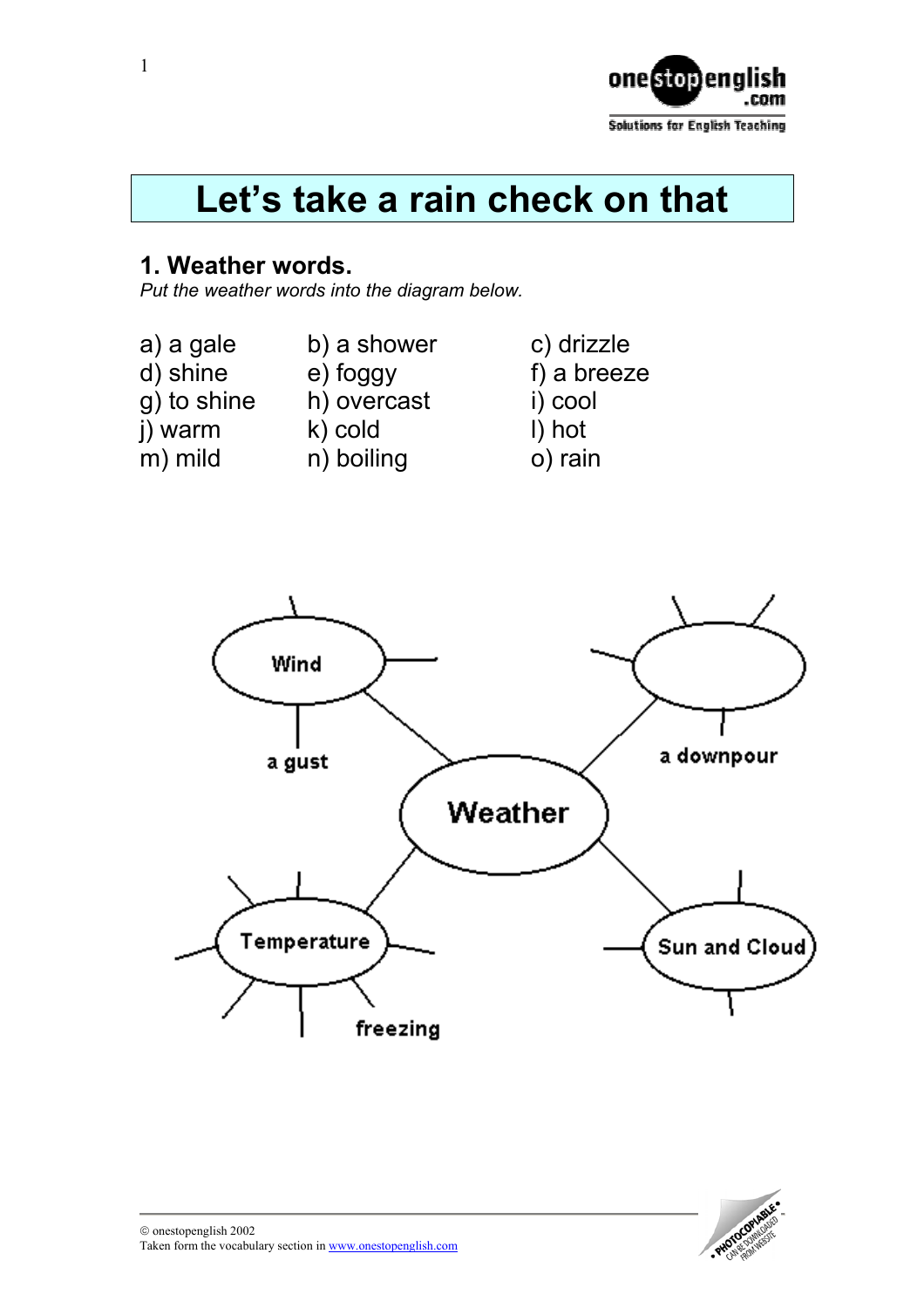

## **2. Talking about the weather**

*Work with a partner. Ask and answer these questions. Use the words from the diagram above.* 

- 1. What is the weather like where you are from?
- 2. What is the hottest place you have ever been?
- 3. Have you ever been afraid of the weather?
- 4. What kind of weather do you prefer?
- 5. What kind of weather do you hate?

## **3. Weather idioms**

*Look at the weather idioms below. Do you know what they mean? Can you match them to their correct meanings? Do you have any similar expressions in your language?* 

| 1. He's a fair-weather friend.            |  |
|-------------------------------------------|--|
| 2. She has her head in the clouds.        |  |
| 3. We're having an <b>Indian summer</b> . |  |
| 4. He left his last job under a cloud.    |  |
| 5. I'm feeling under the weather today.   |  |
| 6. It's a storm in a teacup.              |  |
| 7. Every cloud has a silver lining.       |  |
| 8. I'm snowed under by work this week.    |  |

- a) Abnormally hot weather
- b) When people become upset over unimportant things
- c) Bad things always have a good side.
- d) Under bad circumstances
- e) Depressed because you are not well, ill
- f) To have a lot of work
- g) When you are not thinking clearly
- h) Someone who you can trust only when things are going well

#### **4. Weather webquest**

Do you want to learn more about the weather? Try the world's biggest online weather network: weather.com. Work in groups of three. Your task is to write a quiz about weather for another group.

Look at: <http://uk.weather.com/>

Each group of three choose one of the following areas.